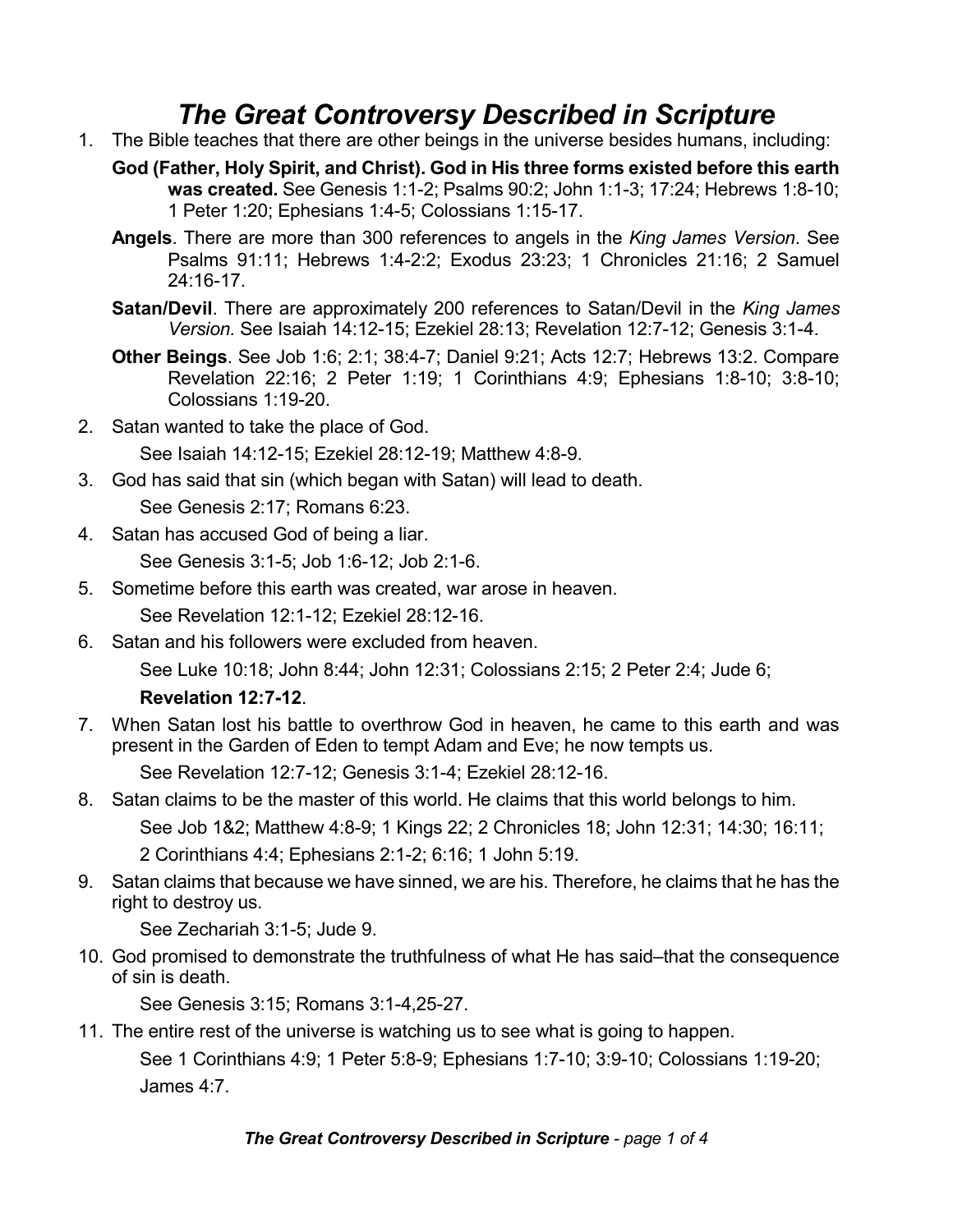12. Christ promised that He would deal with the sin problem. In order to do that, He must deal with Satan's lies as well as our misbehavior.

See Romans 8:3; 3:4.

13. Christ died not only for humans but also for sinless angels. They were the first ones to hear Satan's accusations against God.

See Ephesians 1:7-10; 3:7-10; Colossians 1:19-20; John 12:32 (*GNB*).

14. God needs to clear His "name" or reputation in order to win the great controversy. (See handout at Theox.org associated with Ezekiel: *"For My Own Name's Sake."*)

Ezekiel 20 and 36 are very instructive chapters. They should be read carefully and the implications of those words should be considered. Please note this particular theme:

**In Egypt:** Read Ezekiel 20:4-7 about how God tried to help Israel while they were in Egypt, then note:

**Ezekiel 20:8-9:** <sup>8</sup> [God said:] "But they defied me and refused to listen. They did not throw away their disgusting idols or give up the Egyptian gods. I was ready to let them feel the full force of my anger there in Egypt. <sup>9</sup> But I did not, since **that would have brought dishonorto myname**, for in the presence of the people among whom they were living I had announced to Israel that I was going to lead them out of Egypt....(*GNB*) [Bold type and content in brackets are added.]

**In the wilderness:** Read Ezekiel 20:10-12 about how God cared for the Israelites in the wilderness, then note:

**Ezekiel 20:13-14**: <sup>13</sup> [God said:] "But even in the desert they defied me. They broke my laws and rejected my commands, which bring life to anyone who obeys them. They completely profaned the Sabbath. I was ready to let them feel the force of my anger there in the desert and to destroy them. <sup>14</sup> But I did not, since **that would have brought dishonor to my name among the nations which had seen me lead Israel out of Egypt**.... (*GNB*). [Bold type and content in brackets are added.] (See Exodus 32:7-14.)

**The second generation in the wilderness:** Read Ezekiel 20:15-20 about how God tried to teach and lead the next generation, then note:

**Ezekiel 20:21-22**: <sup>21</sup> [God said;] "But that generation also defied me. They broke my laws and did not keep my commands, which bring life to anyone who obeys them. They profaned the Sabbath. I was ready to let them feel the force of my anger there in the desert and to kill them all. <sup>22</sup> But I did not, **since that would have brought dishonor to my name among the nations which had seen me bring Israel out of Egypt**.... (*GNB*) [Bold type and content in brackets are added.]

**After the Babylonian captivity:** Read Ezekiel 20:37-42 about how God said He would lead them back after the captivity to the promised land, then note:

**Ezekiel 20:43-44**: <sup>43</sup> [God said:] "Then you will remember all the disgraceful things you did and how you defiled yourselves. You will be disgusted with yourselves because of all the evil things you did. <sup>44</sup>**When I act to protect my honor, you Israelites will know that I am the LORD, because I do not deal with you as your wicked, evil actions deserve."** The Sovereign LORD has spoken. (*GNB*) [Bold type and content in brackets are added.]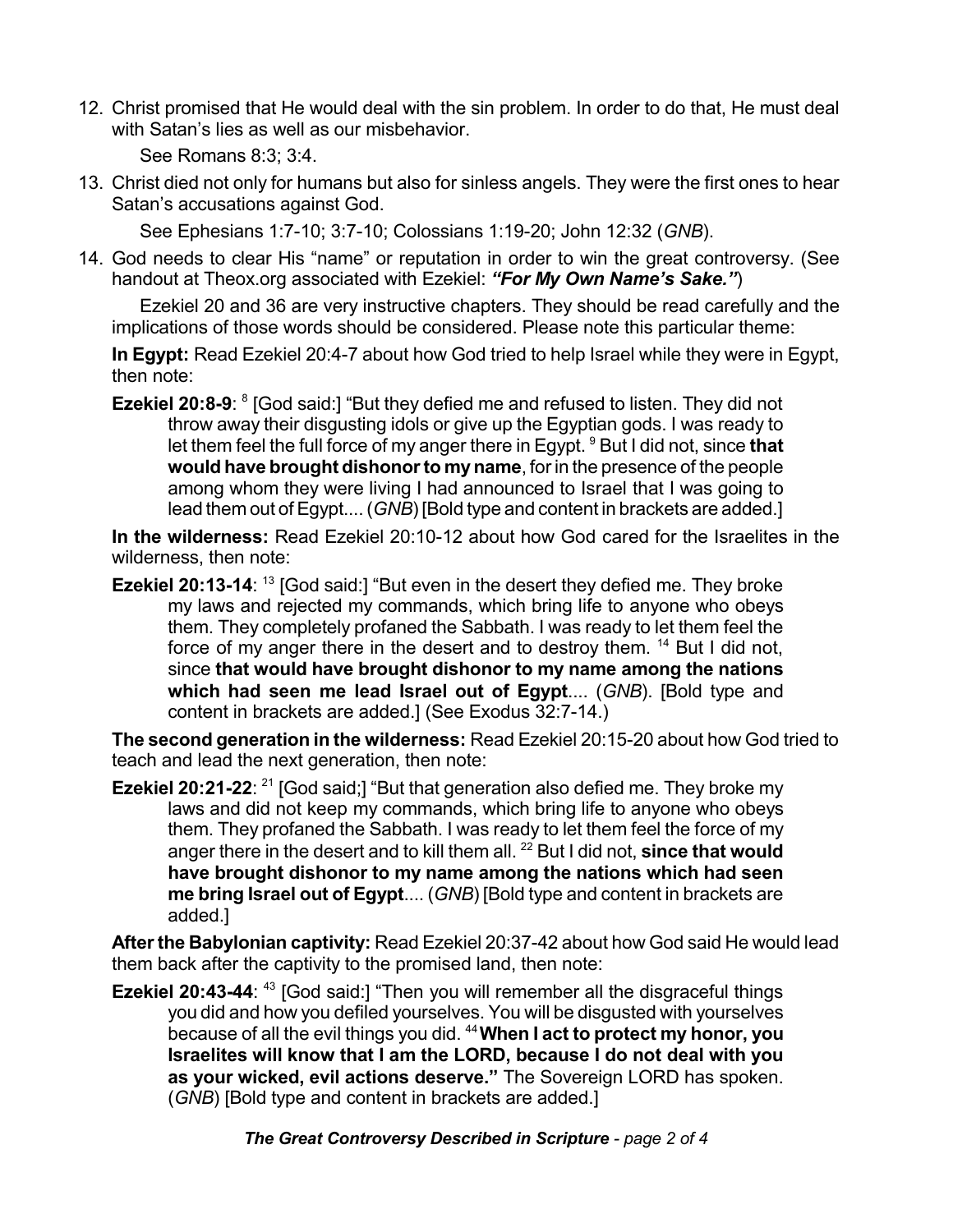15. **Throughout Israelite history, God has had to act, not primarily for the "salvation" of His people but for the honor of His own name! The great controversy is not so much about how God saves you and me but about how God answers Satan's accusations against His own character and government.**

**Note especially that the purpose of the Sabbath is to remind us of this particular very important truth. The Sabbath is to be a time when we get to know our God and are reminded of ourrelationship with Him.** (Ezekiel 20:12; 20:20) We need to understand His character and as much as possible about Him and not just the right name by which to refer to Him. If the Sabbath is not being used for that purpose, then, as far as God is concerned, we are profaning it. (Ezekiel 20:13-21)

In Ezekiel 36 after all of Israel was in captivity, God explained the situation further.

**Ezekiel 36:20-36**: 20 [God said:] **"Wherever they went, they brought disgrace on my holy name, because people would say,** <**These are the people of the LORD, but they had to leave his land.' <sup>21</sup> That made me concerned for my holy name, since the Israelites brought disgrace on it everywhere they went.**

 $22$  Now then, give the Israelites the message that I, the Sovereign LORD, have for them: **What I am going to do is not for the sake of you Israelites, but for the sake of my holy name**, which you have disgraced in every country where you have gone. 23 When I demonstrate to the nations the holiness of my great name–the name you disgraced among them–**then they will know that I am the LORD**.... (28) You will be my people, and I will be your God.... 32 Israel, I want you to know that **I am not doing all this for your sake**.... 36 Then the neighboring nations that have survived will know that I, the LORD, rebuild ruined cities and replant waste fields. I, The LORD, have promised that I would do this–and I will." (*GNB*) [Bold type and content in brackets are added.]

- 16. This is why Ezekiel repeated the phrase, *Then they will know that I am the LORD* or *For my own name's sake* or something similar at least 46 times in his book. (See the handout on Theox.org associated with Ezekiel: "*For My Own Name's Sake."*)
- 17. Isaiah also realized and stated that God's reputation was the key issue in Scripture.

## **Isaiah 48:11:**

11 [God said;] "What I do is done **for my own sake—**

## **I will not let my name be dishonored**

or let anyone else share the glory

that should be mine and mine alone." (*GNB*) [Bold type and content in brackets are added.]

- 18. Daniel recognized that God must do something for His own reputation. See Daniel 9:14-19.
- 19. Thus, we see that there has been a continuous war going on in our universe since before this earth was created. Lucifer, originally one of God's foremost angels, began to have rebellious ideas in heaven while in the very presence of God. After some time, he managed to get more than one-third of the angels to side with him against our wonderful Father-Creator-God. Thus, "war"–probably a war of ideas and not one to see who had the most force or power–began in heaven. Finally, Lucifer–then turned into God's "adversary" or "Satan"–was excluded from heaven and came down to our earth to cause trouble here. He convinced our first parents to join him in rebellion. From that day to this, we have been